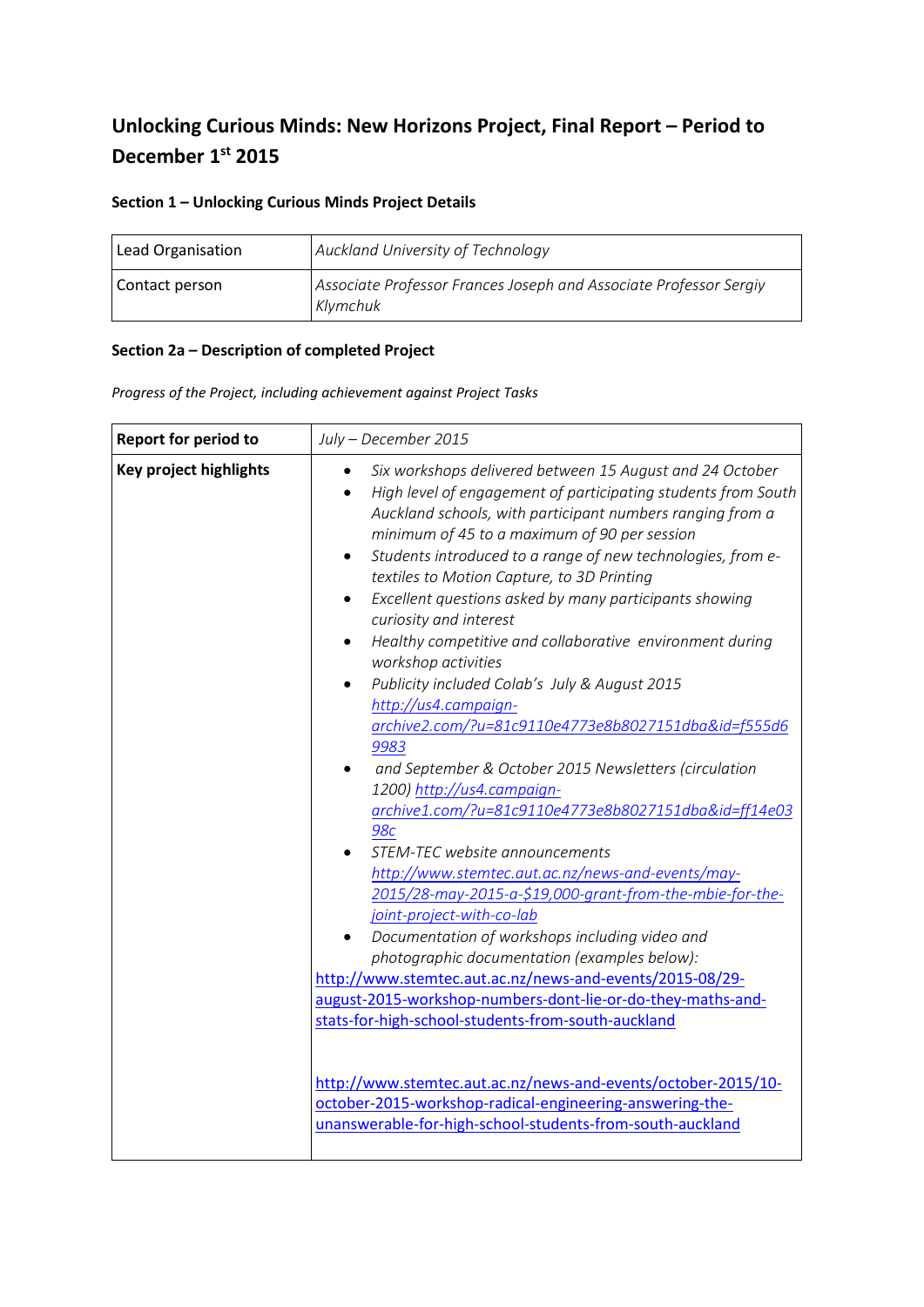# **Section 2b – High level list of activities**

A high level list of activities completed as part of the Project in chronological order

| Date           | Activity                                                                                                                                                                                                                                                                                                                                                                                                                                                                                                                                                                                                                                                                                                                                                                                                                                                                                                                                                                                                                                                                          |
|----------------|-----------------------------------------------------------------------------------------------------------------------------------------------------------------------------------------------------------------------------------------------------------------------------------------------------------------------------------------------------------------------------------------------------------------------------------------------------------------------------------------------------------------------------------------------------------------------------------------------------------------------------------------------------------------------------------------------------------------------------------------------------------------------------------------------------------------------------------------------------------------------------------------------------------------------------------------------------------------------------------------------------------------------------------------------------------------------------------|
| 15/August/2015 | <b>Workshop 1: Wearable Technologies</b><br>A presentation about international projects, leading NZ wearable<br>technology companies and AUTs Textile and Design Lab. Workshop on<br>building fabric sensors by Associate Professor Frances Joseph and Charlotte<br>Alexander supported by 2 MCT students (Hollee Fisher and Stacy Brett) who<br>are also working in smart textiles research. 98% of the audience were girls. A<br>very hands on workshop that introduced basic principles of electronics<br>through making textile circuits. Link to photos:<br>https://www.dropbox.com/sh/879iajeg53kughv/AAAgbFDkCB6hUWt7NitOk<br>$UmKa?dl=0$                                                                                                                                                                                                                                                                                                                                                                                                                                  |
| 29/August/2015 | Workshop 2: Numbers don't lie or do they? Mathematics and Statistics<br>A panel of speakers from the School of Computer and Mathematical<br>Sciences formed by Associate Professor Sergiy Klymchuk included Dr Sarah<br>Marshall, Dr Robin Hankin and two postgraduate students. The participants<br>were amazed by the power of numbers with funny puzzles, surprising<br>paradoxes, stimulating provocations and subtle sophisms in maths and stats<br>with some hands-on activities. In particular: a contest on solving tricky<br>mathematical puzzles in different contexts - money, science, shape; a fun<br>demo, engaging simulations and a popular video explaining the famous<br>Monty Hall paradox in statistics; sharing professional experience of research<br>in maths and stats on very important topics like climate change, pollution<br>and ecology. Link to photos and video:<br>http://www.stemtec.aut.ac.nz/news-and-events/2015-08/29-august-2015-<br>workshop-numbers-dont-lie-or-do-they-maths-and-stats-for-high-school-<br>students-from-south-auckland |
| 5/Sept/2015    | <b>Workshop 3: 3D Technologies</b><br>A presentation on the concepts and uses of 3D technologies including 3D<br>Modelling, Printing and Motion Capture. This was followed by 3 workshops<br>delivered by staff and PG students from the Schools of Engineering, Colab<br>and Art and Design including: 3D printing and scanning technology demo's (<br>Chris Whittington and Lisa Dreyer): Motion capture demo and engagement<br>session including use of Mocap and VR technologies (Javier Estevez).<br>Presentation of 3D programming and workshop on modelling in 3D by<br>translating sound data into 3D forms and exploring these forms using VR<br>technology Lab (Dr Stefan Marks assisted by BCT students). Link to photos:<br>https://www.dropbox.com/sh/duazxrlqmks2n0b/AADZN2IGrsOMPnjRIOSW<br>alWma?dl=0                                                                                                                                                                                                                                                             |
| 19/Sept/2015   | Workshop 4: Beyond our blue earth? Physics and Astronomy                                                                                                                                                                                                                                                                                                                                                                                                                                                                                                                                                                                                                                                                                                                                                                                                                                                                                                                                                                                                                          |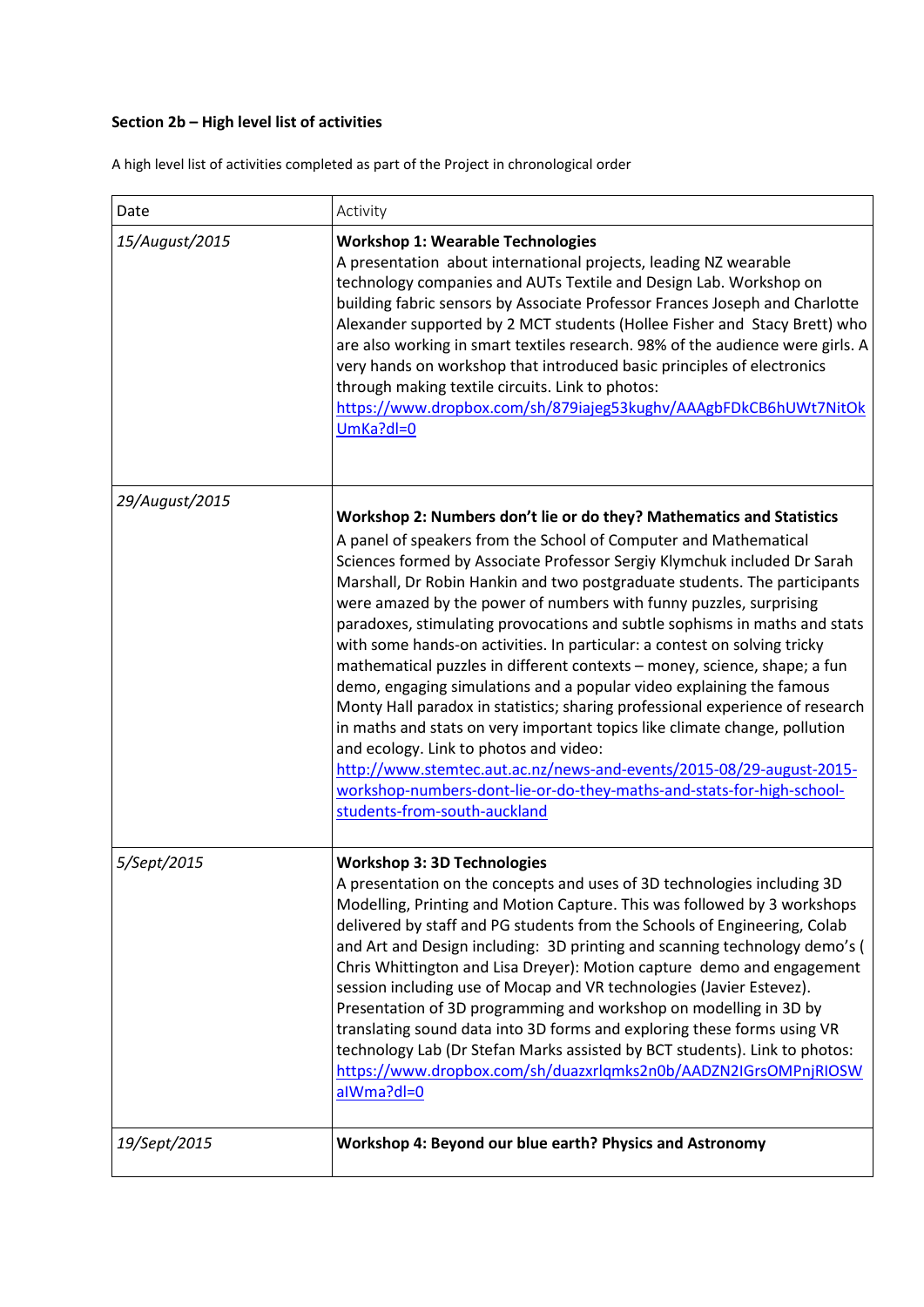|             | A panel of speakers from AUT Institute for Radio Astronomy and Space<br>Research formed by Director Professor Gulyaev and Jordan Alexander with<br>support from a postgraduate student demonstrated the advances and<br>frontiers in physics and astronomy with video demos and hands on activities<br>modelling distances from planets in our Solar System on the desks and<br>floor. Link to photos and video:<br>http://www.stemtec.aut.ac.nz/news-and-events/september-2015/19-<br>september-2015-workshop-beyond-our-blue-earth-physics-and-astronomy-<br>for-high-school-students-from-south-auckland                                                                                                                                                                                                                              |
|-------------|------------------------------------------------------------------------------------------------------------------------------------------------------------------------------------------------------------------------------------------------------------------------------------------------------------------------------------------------------------------------------------------------------------------------------------------------------------------------------------------------------------------------------------------------------------------------------------------------------------------------------------------------------------------------------------------------------------------------------------------------------------------------------------------------------------------------------------------|
| 10/Oct/2015 | Workshop 5: Radical Engineering: Answering the unanswerable.<br>Associate Professor David Wilson from the School of Engineering presented<br>exciting features of engineering with videos, demos and individual and<br>group hand-on activities. Examples include: building a wave machine using<br>jelly babies and demo of flying quad copters outside. Link to photos and<br>video:<br>http://www.stemtec.aut.ac.nz/news-and-events/october-2015/10-october-<br>2015-workshop-radical-engineering-answering-the-unanswerable-for-high-<br>school-students-from-south-auckland                                                                                                                                                                                                                                                         |
| 24/Oct/2015 | Workshop 6: What's in the cloud? Gaming & Artificial Intelligence<br>Steffan Hooper from the School of Computer and Mathematical<br>Sciences with support from four AUT postgraduate students demonstrated<br>the exciting features of artificial intelligence, internet-enabled applications<br>and game programming. Example: the creation of a cloud-based multi-user<br>game involving groups of students in the design and basic programming of a<br>fun and challenging game. The participants had fun developing games using<br>playing cards and dice and setting up and modifying rules for them. Link to<br>photos and video:<br>http://www.stemtec.aut.ac.nz/news-and-events/october-2015/24-october-<br>2015-workshop-whats-in-the-cloud-gaming-and-artificial-intelligence-for-<br>high-school-students-from-south-auckland |

# **Section 2c – Science activities**

*Science activities completed by the participants*

| Science activity                                        | Description                                                                                                                                                                                                                                                                                                                                                      |
|---------------------------------------------------------|------------------------------------------------------------------------------------------------------------------------------------------------------------------------------------------------------------------------------------------------------------------------------------------------------------------------------------------------------------------|
| <b>Electronic textiles: Making</b>                      | Following an introduction to principals of electronics, students worked in pairs<br>soft circuits and fabric sensors   using special kits and how to instructions to build1) a simple sewn LED circuit<br>and 2) a felted pressure sensor 3) a knitted stretch sensor and/or 4) a tit<br>sensor. Students could link and test each sensor using the LED circuit. |
| <b>Understanding Motion</b><br>Capture and Spatial data | 16 motion capture cameras were set up in a temporary space to form a<br>'capture area.' Through demonstration the principles and basics of motion                                                                                                                                                                                                                |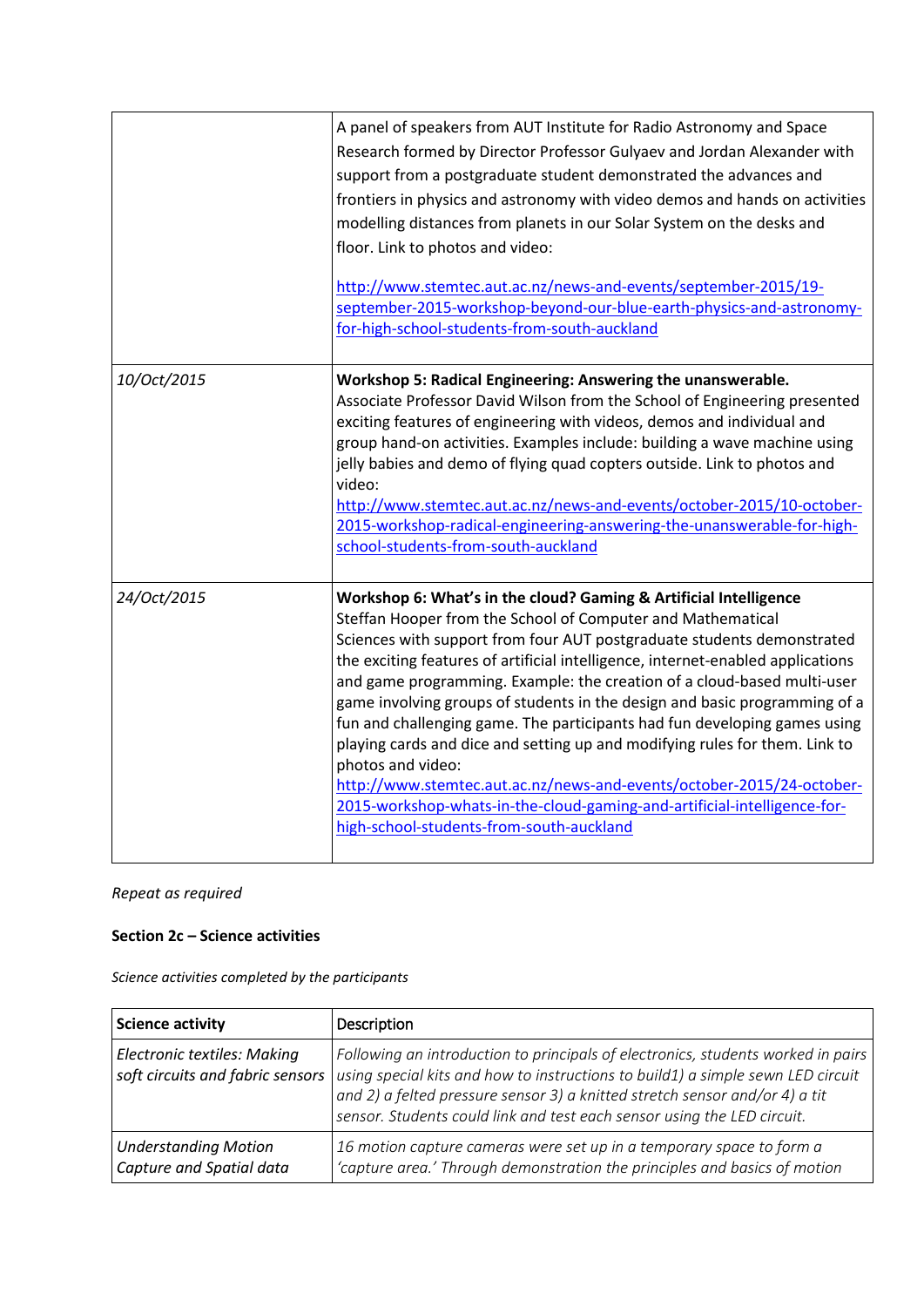|                                                                                                 | capture were presented and explained. Several demo tapes showing different<br>Mocap projects were shown and discussed. The audience members were<br>invited to participate using oculus rifts linked to the tracing system to explore<br>a series of virtual spaces including a luxury yacht and a 'Star Wars Lightsabre'<br>environment.                                                                                                                                                                                                                            |
|-------------------------------------------------------------------------------------------------|----------------------------------------------------------------------------------------------------------------------------------------------------------------------------------------------------------------------------------------------------------------------------------------------------------------------------------------------------------------------------------------------------------------------------------------------------------------------------------------------------------------------------------------------------------------------|
| Exploring 3D scanning and<br>printing processes                                                 | Using physical samples and video demos, basic 3D modelling options were<br>explained. Students were able to participate in making a 3D model by using a<br>hand held scanner. Principals of 3D printing were explained and a small 3D<br>was set up to print out a simple 3D form. Samples were given out to the<br>students.                                                                                                                                                                                                                                        |
| Data translation: Designing<br>3D shapes using sound                                            | Following an introduction to basic principles of 3D representation and<br>geometries, students worked in small teams to explore generating 3D forms<br>through sound using software developed by Dr Marks. This included students<br>singing in harmony, clapping and rapping. The dynamic shapes generated<br>could be captured as snapshots. Each group then selected a favourite form,<br>these were processed using a games engine and were then presented on an<br>Oculus Rift so students could move around and explore the form as a 3<br>dimensional entity. |
| Solving entertaining<br>mathematical puzzles in<br>different contexts: money,<br>science, shape | As described in section 2b with a link to photos and video provided                                                                                                                                                                                                                                                                                                                                                                                                                                                                                                  |
| <b>Building Wave Machine with</b><br>Jelly Babies                                               | As described in section 2b with a link to photos and video provided                                                                                                                                                                                                                                                                                                                                                                                                                                                                                                  |
| <b>Flying Live Drone</b>                                                                        | As described in section 2b with a link to photos and video provided                                                                                                                                                                                                                                                                                                                                                                                                                                                                                                  |
| Creating board games based<br>on numbers with dice and<br>playing cards                         | As described in section 2b with a link to photos and video provided                                                                                                                                                                                                                                                                                                                                                                                                                                                                                                  |
| Simulations of the famous<br>Monty Hall paradox in stats                                        | As described in section 2b with a link to photos and video provided                                                                                                                                                                                                                                                                                                                                                                                                                                                                                                  |
| Modelling distances from<br>planets in our Solar System on<br>the desks and floor               | As described in section 2b with a link to photos and video provided                                                                                                                                                                                                                                                                                                                                                                                                                                                                                                  |

#### **Section 2d – Tools and resources**

*Tools and resources used to deliver the projects. Some examples may include school laboratories, university equipment, testing kits or recording devices.* 

| Tools and resources  | Description of use                                                                                                                                                                                                                                                                                                           |
|----------------------|------------------------------------------------------------------------------------------------------------------------------------------------------------------------------------------------------------------------------------------------------------------------------------------------------------------------------|
| E-textile Fabric Kit | Charlotte Alexander designed and organised 4 types of kits for 1) making a<br>simple sewn LED circuit 2) a felted pressure sensor 3) a knitted stretch sensor<br>$(4)$ a tit sensor. Each kit was made up of an instruction booklet, material,<br>sewing tools and electronic components. These included LEDs, a battery and |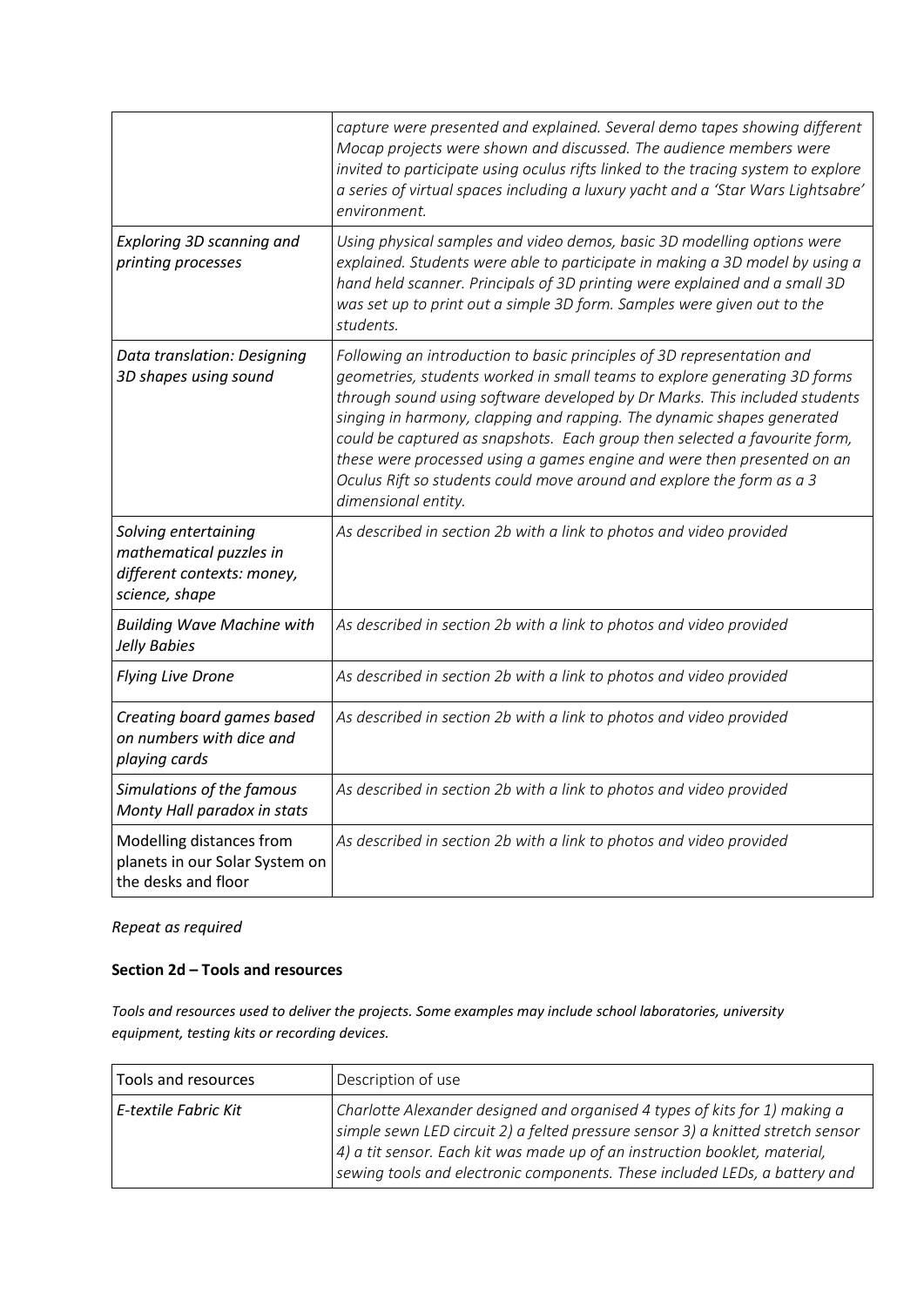|                                                  | battery holder, alligator clips, conductive thread, conductive fabric, felt,<br>scissors, glue, paper templates, felt pens, conductive 'charm,' beads,<br>conductive yarn, wool yarn, French knitter, awl. 30 kits were made for each<br>project. Working in pairs the students made up and tested the various e-<br>textile components by linking the sensors to the LED circuits with alligator<br>clips. All groups made up at least three components in the 3 hour hands on<br>part of the workshop, and many made up all four. Students were able to take<br>home the booklets and the projects they had made. Information as to where<br>to buy electronic components and 'maker' sites like Kokabant, which have<br>information about making and programming e-textiles and step by step<br>projects, were also given to students in a reference list. |
|--------------------------------------------------|---------------------------------------------------------------------------------------------------------------------------------------------------------------------------------------------------------------------------------------------------------------------------------------------------------------------------------------------------------------------------------------------------------------------------------------------------------------------------------------------------------------------------------------------------------------------------------------------------------------------------------------------------------------------------------------------------------------------------------------------------------------------------------------------------------------------------------------------------------------|
| <b>Motion Capture Lab</b>                        | 16 cameras, cables, computers, a Mocap suit and 'marked' accessories were<br>taken from Colab City based professional Motion Capture Lab and set up in a<br>classroom space on the Auckland South Campus. A Motion Capture area of<br>approximately 2.5 x 2.5 metres was established, and the cameras linked to a<br>computer and two demo screens so the audience could see what was being<br>recorded by the cameras (as dot clouds) or the way this information could be<br>mapped to characters or virtual spaces or what was being seen by a<br>participant wearing VR technology (in this case an oculus rift). Students had<br>the opportunity to both watch and to participate.                                                                                                                                                                       |
| <b>3D Printer</b>                                | A 3D printer and hand held 3D scanner were set up in a space at South<br>Campus. Students were able to see and use the scanner with one volunteer<br>acting as a model and his or head being scanned. While this was taking place<br>the process and principles of 3D data capture were discussed with the group.<br>The 3D printer was used to demonstrate how an object is printed, layer by<br>layer, and some 80 samples exemplifying more complex 3D forms were shown<br>to the students. Many of these were given away as samples.                                                                                                                                                                                                                                                                                                                      |
| Sound generated 3D shape<br>software and VR demo | Software developed by Dr Stefan Marks allows students to build 3D shapes<br>and explore geometries using performative interfaces such a sound. Rendered<br>through a games engine (Unity) these models are produced as 3D forms<br>visualised by the participants in Virtual Reality with Oculus Rift                                                                                                                                                                                                                                                                                                                                                                                                                                                                                                                                                         |
| <b>Quad Copter</b>                               | A quad copter is a helicopter propelled by four rotors. Students were able to<br>fly the quad copter in AUT south campus under supervision of Associate<br>Professor David Wilson. The quad copter was used to demonstrate how drone<br>is operated in real scenario and to capture images.                                                                                                                                                                                                                                                                                                                                                                                                                                                                                                                                                                   |
| Engineering material for wave<br>machine         | Students created prototype of wave machine using rope, adhesive tapes,<br>wooden skewers and marshmallow. The prototype demonstrates how<br>students can use simple things to illustrate transverse wave motion in a visual<br>and engaging manner.                                                                                                                                                                                                                                                                                                                                                                                                                                                                                                                                                                                                           |
|                                                  |                                                                                                                                                                                                                                                                                                                                                                                                                                                                                                                                                                                                                                                                                                                                                                                                                                                               |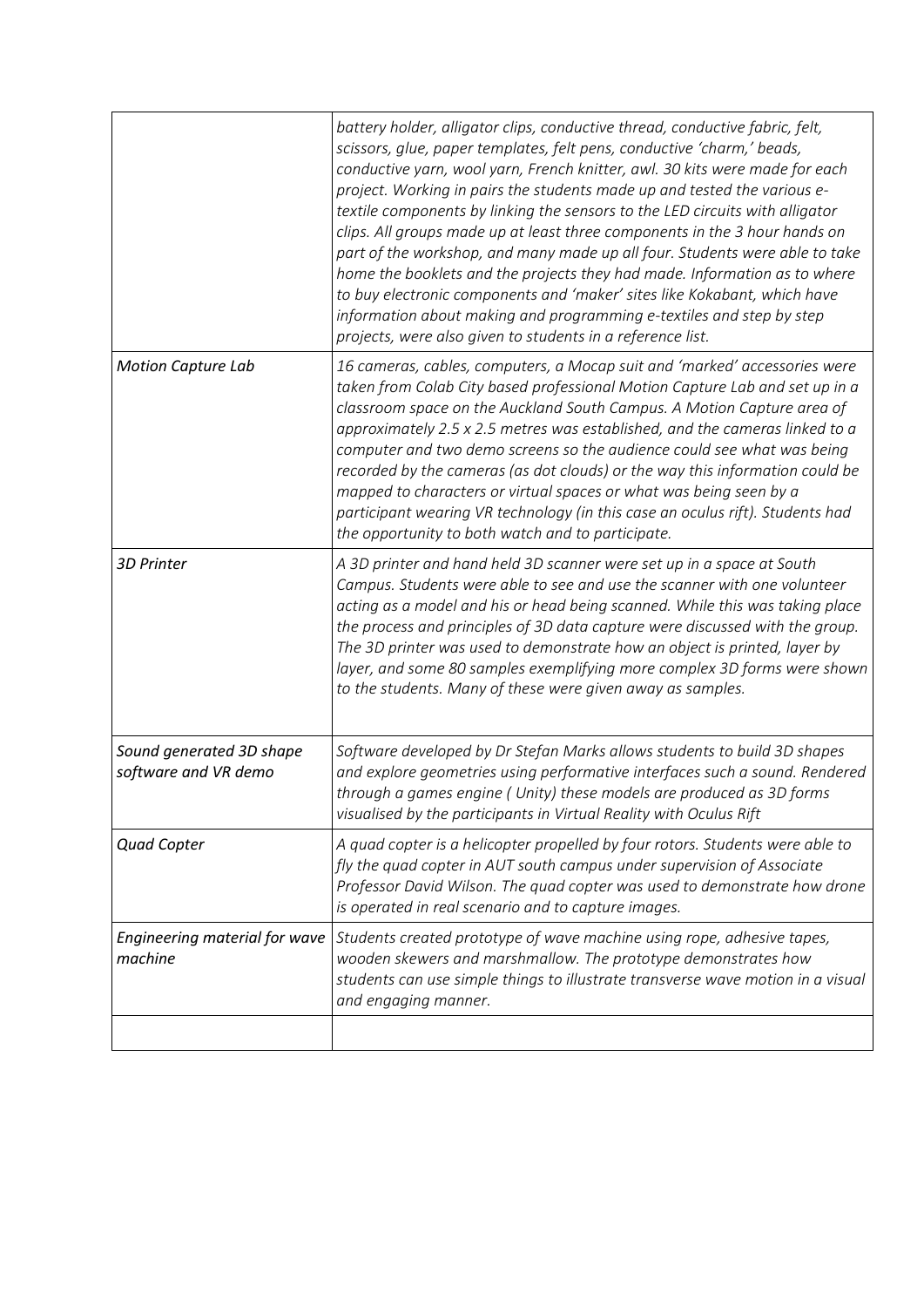#### **Section 2e – Science expertise**

*Details of science expertise used in the project, including the names, titles, expertise area and organisations of science professionals used (if any).* 

| <b>Scientist details</b>       |                                                                                              |  |  |
|--------------------------------|----------------------------------------------------------------------------------------------|--|--|
| Name                           | Professor Sergei Gulyaev                                                                     |  |  |
| <b>Title</b>                   | Professor                                                                                    |  |  |
| Area of expertise              | Astrophysics and radio astronomy                                                             |  |  |
| Employer                       | AUT                                                                                          |  |  |
| Field of research              | Please consult the scientist you worked with to obtain the relevant four digit<br>ANZRC code |  |  |
| ORC ID/Scopus Author ID        | Please consult the scientist you worked with to obtain these codes                           |  |  |
| <b>Scientist details</b>       |                                                                                              |  |  |
| Name                           | Associate Professor David Wilson                                                             |  |  |
| <b>Title</b>                   | Associate Professor                                                                          |  |  |
| Area of expertise              | <b>Electrical Engineering</b>                                                                |  |  |
| Employer                       | AUT                                                                                          |  |  |
| Field of research              | Please consult the scientist you worked with to obtain the relevant four digit<br>ANZRC code |  |  |
| ORC ID/Scopus Author ID        | Please consult the scientist you worked with to obtain these codes                           |  |  |
| <b>Scientist details</b>       |                                                                                              |  |  |
| Name                           | Associate Professor Sergiy Klymchuk                                                          |  |  |
| Title                          | Associate Professor                                                                          |  |  |
| Area of expertise              | Applied mathematics and mathematics education                                                |  |  |
| Employer                       | AUT                                                                                          |  |  |
| Field of research              | Please consult the scientist you worked with to obtain the relevant four digit<br>ANZRC code |  |  |
| ORC ID/Scopus Author ID        | Please consult the scientist you worked with to obtain these codes                           |  |  |
| Scientist details              |                                                                                              |  |  |
| Name                           | Associate Professor Frances Joseph                                                           |  |  |
| Title                          | Associate Professor                                                                          |  |  |
| Area of expertise              | Creative Technologies                                                                        |  |  |
| Employer                       | AUT                                                                                          |  |  |
| Field of research              | Please consult the scientist you worked with to obtain the relevant four digit<br>ANZRC code |  |  |
| <b>ORC ID/Scopus Author ID</b> | Please consult the scientist you worked with to obtain these codes                           |  |  |
| Scientist details              |                                                                                              |  |  |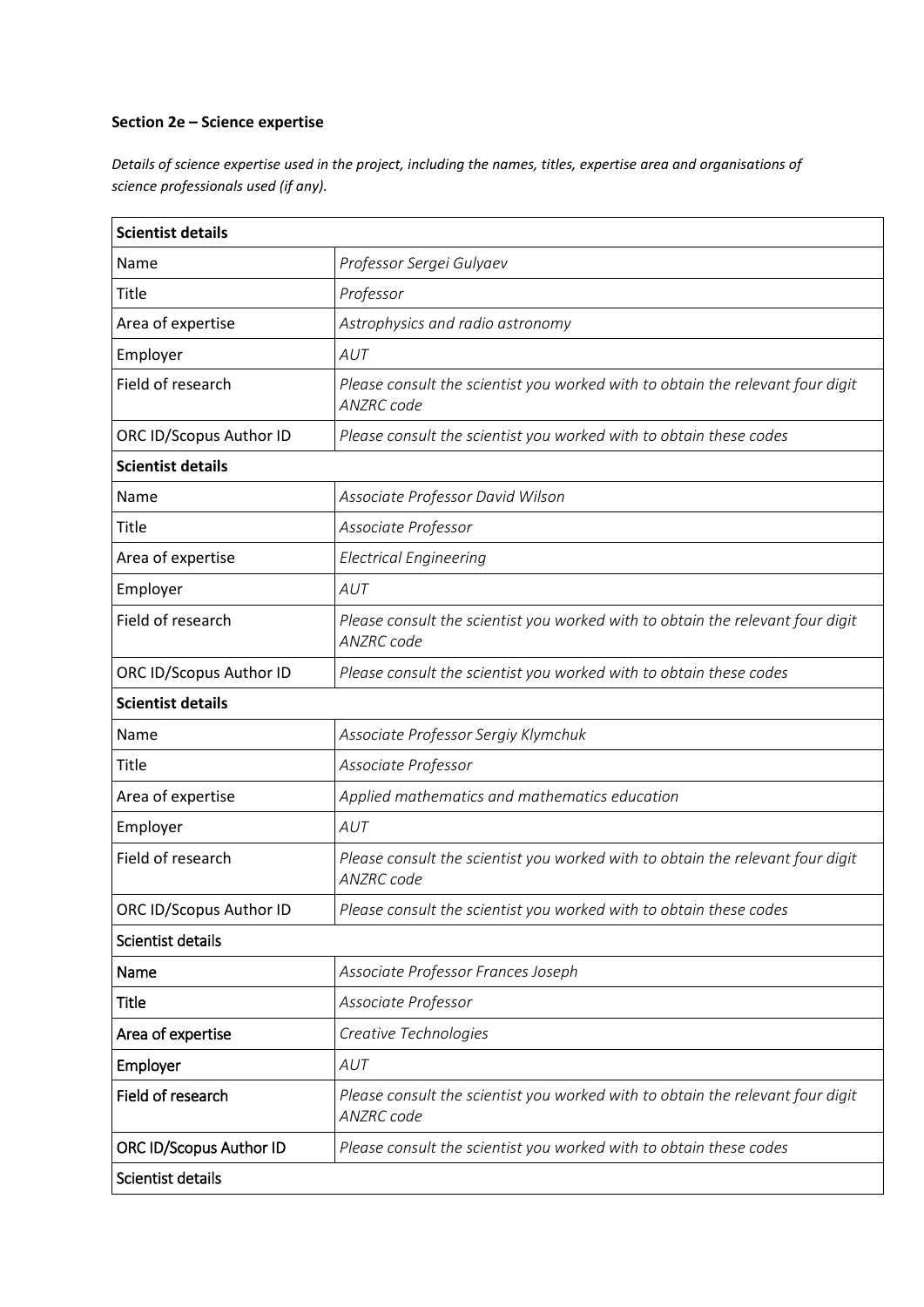| Name                           | <b>Stefan Marks</b>                                                                                 |  |
|--------------------------------|-----------------------------------------------------------------------------------------------------|--|
| Title                          | Dr                                                                                                  |  |
| Area of expertise              | Creative Technologies                                                                               |  |
| Employer                       | AUT                                                                                                 |  |
| Field of research              | Please consult the scientist you worked with to obtain the relevant four digit<br><b>ANZRC</b> code |  |
| <b>ORC ID/Scopus Author ID</b> | Please consult the scientist you worked with to obtain these codes                                  |  |
| <b>Scientist Detail</b>        |                                                                                                     |  |
| Name                           | Chris Whittington                                                                                   |  |
| <b>Title</b>                   |                                                                                                     |  |
| Area of Expertise              | <b>Mechanical Engineering</b>                                                                       |  |
| Employer                       | AUT                                                                                                 |  |
| Field of Research              | Please consult the scientist you worked with to obtain the relevant four digit<br>ANZRC code        |  |
| ORC ID/Scopus Author ID        | Please consult the scientist you worked with to obtain these codes                                  |  |
| <b>Scientist details</b>       |                                                                                                     |  |
| Name                           | Dr Sarah Marshall                                                                                   |  |
| <b>Title</b>                   | Dr                                                                                                  |  |
| Area of expertise              | Statistics, analytics and statistics education                                                      |  |
| Employer                       | AUT                                                                                                 |  |
| Field of research              | Please consult the scientist you worked with to obtain the relevant four digit<br>ANZRC code        |  |
| ORC ID/Scopus Author ID        | Please consult the scientist you worked with to obtain these codes                                  |  |
| <b>Scientist details</b>       |                                                                                                     |  |
| Name                           | Jordan Alexander                                                                                    |  |
| <b>Title</b>                   |                                                                                                     |  |
| Area of expertise              | Astrophysics and radio astronomy                                                                    |  |
| Employer                       | AUT                                                                                                 |  |
| Field of research              | Please consult the scientist you worked with to obtain the relevant four digit<br>ANZRC code        |  |
| ORC ID/Scopus Author ID        | Please consult the scientist you worked with to obtain these codes                                  |  |
| Scientist details              |                                                                                                     |  |
| Name                           | Steffan Hooper                                                                                      |  |
| Title                          |                                                                                                     |  |
| Area of expertise              | Computer games and artificial intelligence                                                          |  |
| Employer                       | AUT                                                                                                 |  |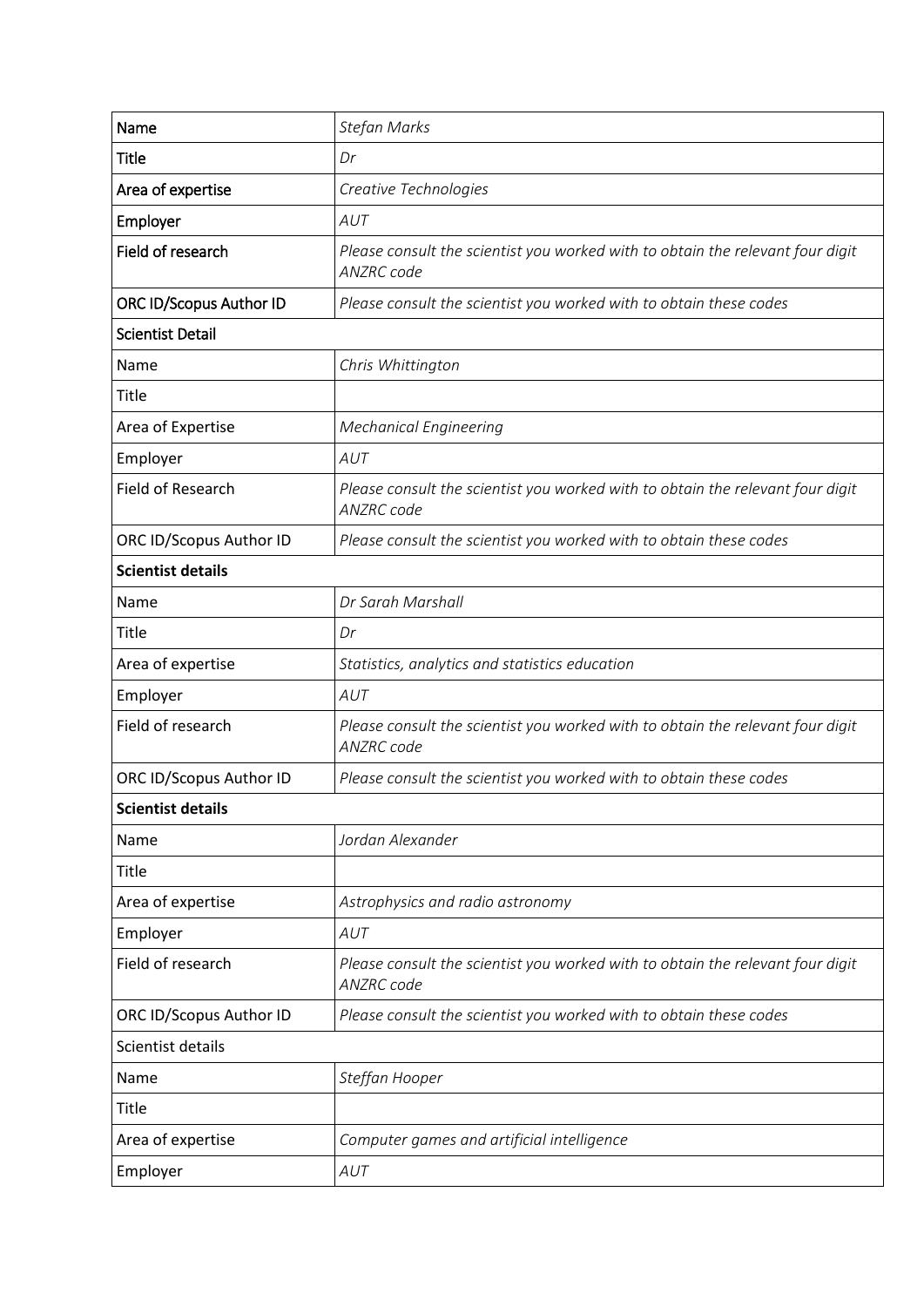| Field of research        | Please consult the scientist you worked with to obtain the relevant four digit<br><b>ANZRC</b> code |
|--------------------------|-----------------------------------------------------------------------------------------------------|
| ORC ID/Scopus Author ID  | Please consult the scientist you worked with to obtain these codes                                  |
| Scientist details        |                                                                                                     |
| Name                     | Charlotte Alexander                                                                                 |
| Title                    |                                                                                                     |
| Area of Expertise        | Creative Technologies                                                                               |
| Employer                 | AUT                                                                                                 |
| Field of research        | Please consult the scientist you worked with to obtain the relevant four digit<br><b>ANZRC</b> code |
| <b>Scientist details</b> |                                                                                                     |
|                          |                                                                                                     |
|                          |                                                                                                     |
|                          |                                                                                                     |
|                          |                                                                                                     |
|                          |                                                                                                     |
|                          |                                                                                                     |
| <b>Scientist details</b> | Please consult the scientist you worked with to obtain these codes                                  |
| Name                     | Dr Robin Hankin                                                                                     |
| <b>Title</b>             | Dr                                                                                                  |
| Area of expertise        | <b>Statistics</b>                                                                                   |
| Employer                 | AUT                                                                                                 |
| Field of research        | Please consult the scientist you worked with to obtain the relevant four digit<br><b>ANZRC</b> code |
| ORC ID/Scopus Author ID  | Please consult the scientist you worked with to obtain these codes                                  |

#### **Section 2f – Other collaborators**

Details of any other collaborators in the project

| Other collaborator details |                     |
|----------------------------|---------------------|
| Name                       | Sangeeta Karmokar   |
| Title                      | Dr                  |
| Area of expertise          | Design and Business |
| Employer/affiliation       | AUT                 |
| Other collaborator details |                     |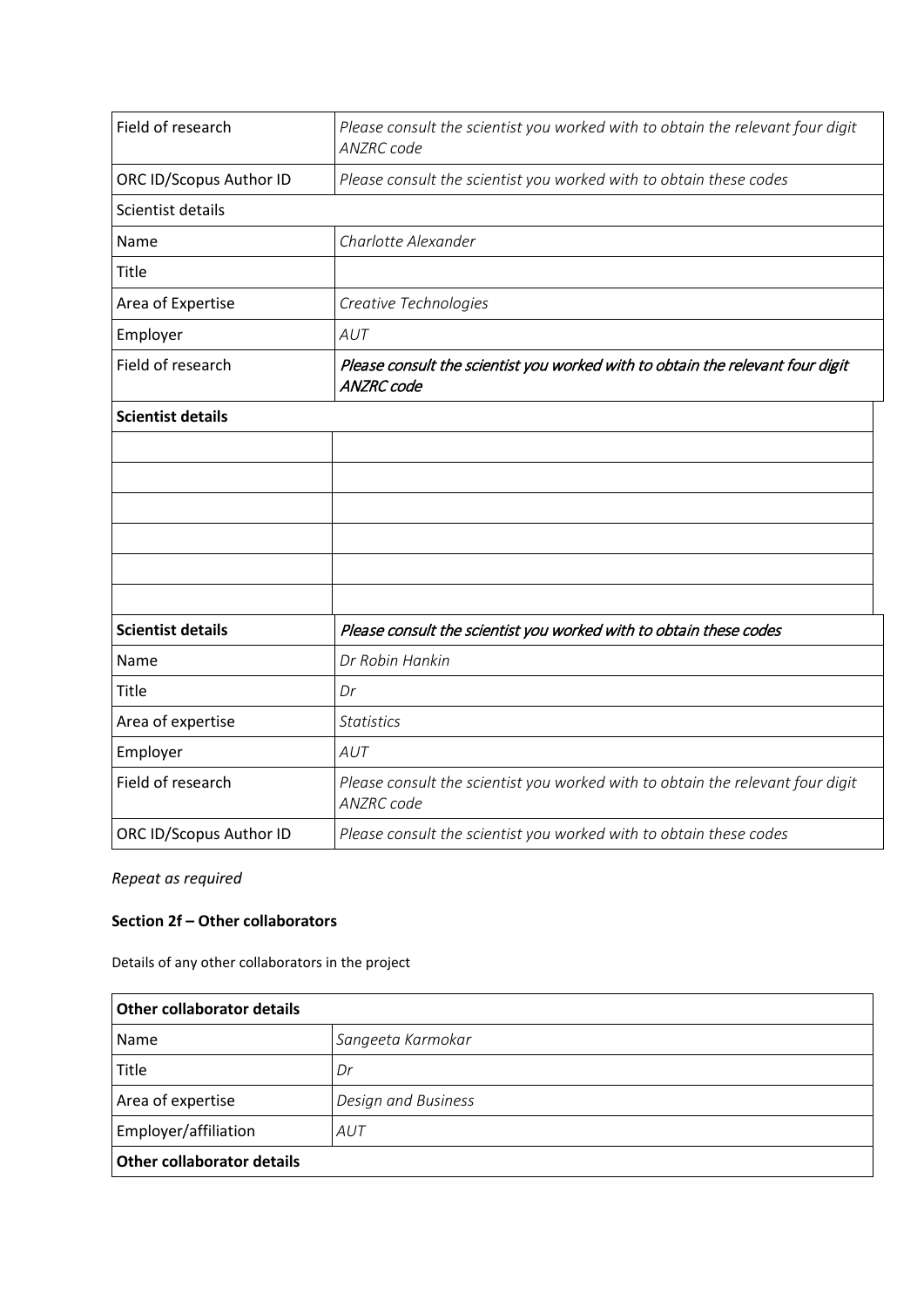| Name                       | Javier Estevez        |  |
|----------------------------|-----------------------|--|
| Title                      |                       |  |
| Area of expertise          | <b>Motion Capture</b> |  |
| Employer/affiliation       | AUT                   |  |
| Other collaborator details |                       |  |
| Name                       | Hollee Fisher         |  |
| Title                      |                       |  |
| Area of expertise          | E-Textiles            |  |
| Employer/affiliation       | AUT                   |  |

#### **Section 4 – Assessment of success**

*Please tell us more about what you think worked well and what did not with this project.* 

| Assessment of success                                                                       |                                                                                                                                                                                                                                                                                                                                                                                                                                                                                                                                                                                                                                                                               |  |
|---------------------------------------------------------------------------------------------|-------------------------------------------------------------------------------------------------------------------------------------------------------------------------------------------------------------------------------------------------------------------------------------------------------------------------------------------------------------------------------------------------------------------------------------------------------------------------------------------------------------------------------------------------------------------------------------------------------------------------------------------------------------------------------|--|
| Was the target audience<br>reached, and how was that<br>achieved?                           | Yes, the audience was targeted initially through a web page, event flyers, and<br>through AUT South marketing. However the most effective recruitment was<br>done through personal visits by a member of the team Dr Sangeeta Karmokar,<br>to individual schools, connecting with science, mathematics and textiles teachers<br>and careers advisors in South Auckland. These teachers organised for groups of<br>students to travel to and from the workshops via bus, in a number of cases.                                                                                                                                                                                 |  |
| If the target audience was<br>not reached, what were<br>the barriers?                       | While some individuals attended particular sessions, transported by parents, the<br>most effective recruitment was when schools provided buses for groups of<br>young people to travel to and from the workshops. Some schools weren't able to<br>provide this service. If we were to continue to develop workshops in this area, it<br>would be good to budget for additional transport support. A session run during<br>the School holidays and one on a long weekend had slightly lower numbers of<br>attendees. As these two sessions were also towards the end of the semester, the<br>timing of sessions appears to be critical.                                        |  |
| Please describe the level of<br>engagement from the<br>science sector (where<br>applicable) | Leading researchers and academics from across AUT, supported by research<br>technicians and students, contributed the various sessions. The commitment and<br>enthusiasm of staff and the support and engagement of AUT student assistants,<br>were critical to the success of the workshops. This enabled challenging but<br>accessible introductions by world leading experts such as Astronomy Professor<br>Sergei Gulyaev, as well as intensive workshop and activity support, with a good<br>ratio of assistants to participants. The hands on sessions were very successful,<br>with high energy levels and enthusiasm evident over the five hours of each<br>workshop. |  |
| Elements of the Project<br>design that worked well<br>and lessons learnt                    | The format and length of sessions worked well - we began each session at 11.00<br>am with a one to one and a half hour introduction. After breaking for lunch for<br>40 minutes, the afternoon was spent engaged in workshop, experimental or<br>problem solving activities, with a 20 minute afternoon tea break at 2.30 pm.                                                                                                                                                                                                                                                                                                                                                 |  |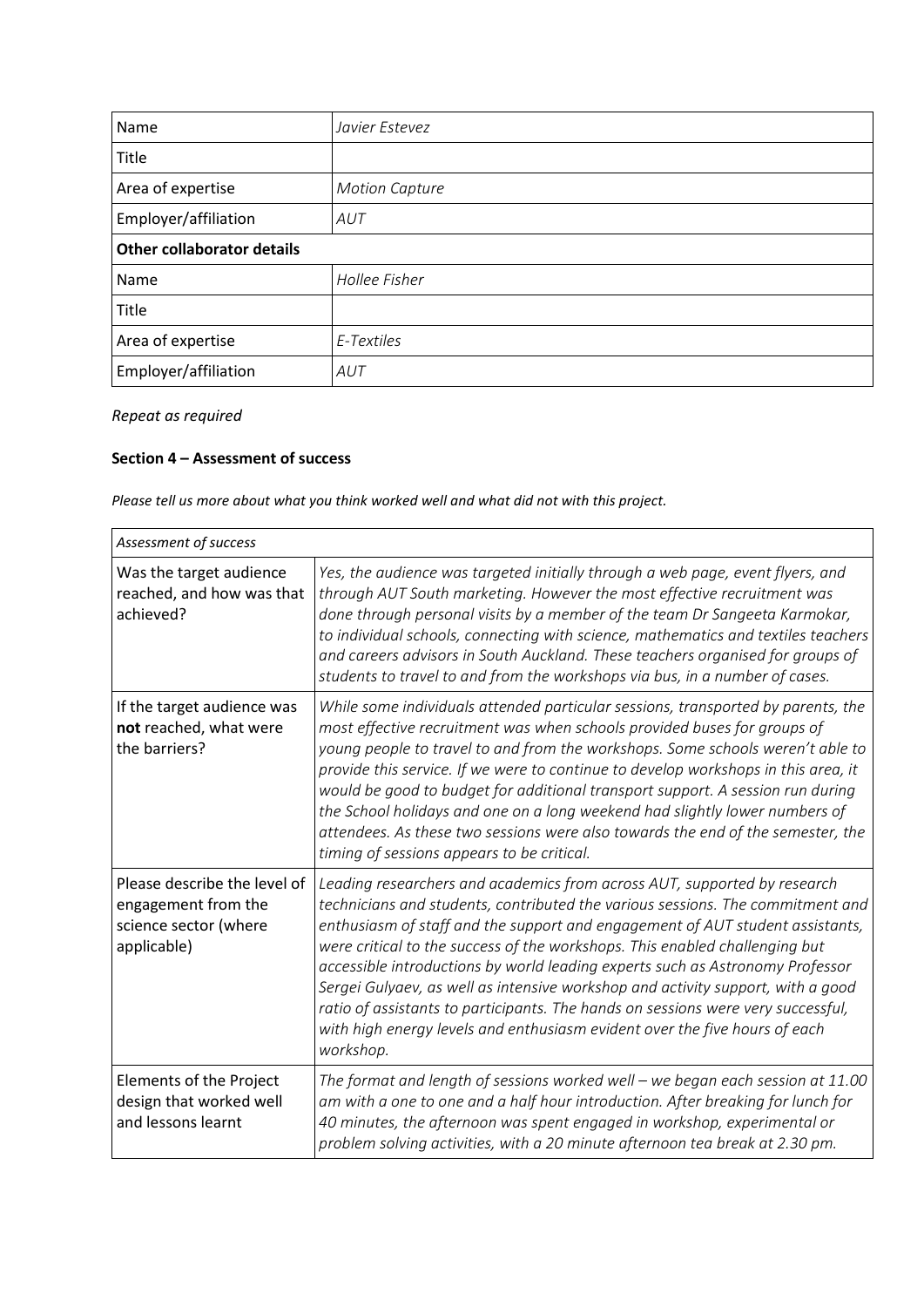|                                                                                                            | The location at AUT's South Campus was excellent. Catering was important to<br>keeping students on site and energised with students able to play outside in the<br>park like grounds during the break.<br>On average we lost 5 students across the day, per session, however most<br>students stayed for the full 5 hours, which was quite remarkable for a voluntary,<br>weekend event.<br>The enthusiasm of the presenters of the workshops was contagious $-$ the<br>students were very engaged in all activities. All AUT staff involved said they<br>would be very happy to contribute again in the future, and a number have<br>suggested ways the sessions could be developed further.<br>The involvement of Maori and Pacific Islands student assistants was very<br>successful and should be encouraged in any firther projects.<br>Giving prizes to the most active participants in some sessions like maths and<br>stats; radical engineering; physics and astronomy; gaming and artificial<br>intelligence (Westfield gift vouchers of \$100, \$70 and \$30 at each workshop)<br>was well received.<br>In other sessions, like wearable technologies, all the students were 'rewarded'<br>by being given electronic components, 'how-to' booklets and lists of suppliers<br>and online maker sites, so as to be able to continue with other projects if they<br>were interested .A number of the young women in the wearable technologies<br>session said they had no understanding of how electronics worked prior to the<br>workshop, but found their knowledge and interest increased through making<br>and understanding how the textile based electronic components worked.<br>Discussions about how e-textiles could be used in the future led to some very<br>innovative suggestions.<br>While it was a big effort, setting up and demonstrating high end 3D technologies<br>like Mocap, VR and 3D scanning and printing was very successful in attracting<br>and engaging young people. For many it was the first time they had seen or used<br>Motion Capture or VR. Backed up by discussions about 3D data and<br>programming, this particular session considered both scientific and creative<br>application areas. While it was not possible to actually print 3D forms generated<br>by students on the day. These are subsequently being printed at AUT's advanced<br>3D printing Lab and are being given back to participating schools.<br>It was difficult to run formal evaluations for each session -we (the three grant<br>applicants) were all very involved in the delivery and smooth running of each<br>session. When students were asked at the end of the day if they had enjoyed the<br>sessions and if they found them informative they always replied yes, loudly and<br>enthusiastically. Feedback about what they liked included: 'Learning about new<br>things'; 'The opportunity to play with cool technology'; 'Winning prizes'; 'Solving<br>problems' and 'Making stuff'. The only negative comment recorded was: 'The<br>lunch is too healthy;'<br>Comments from teachers and parents were also extremely positive. The levels of<br>engagement shown by participants over all the sessions also indicated high |
|------------------------------------------------------------------------------------------------------------|---------------------------------------------------------------------------------------------------------------------------------------------------------------------------------------------------------------------------------------------------------------------------------------------------------------------------------------------------------------------------------------------------------------------------------------------------------------------------------------------------------------------------------------------------------------------------------------------------------------------------------------------------------------------------------------------------------------------------------------------------------------------------------------------------------------------------------------------------------------------------------------------------------------------------------------------------------------------------------------------------------------------------------------------------------------------------------------------------------------------------------------------------------------------------------------------------------------------------------------------------------------------------------------------------------------------------------------------------------------------------------------------------------------------------------------------------------------------------------------------------------------------------------------------------------------------------------------------------------------------------------------------------------------------------------------------------------------------------------------------------------------------------------------------------------------------------------------------------------------------------------------------------------------------------------------------------------------------------------------------------------------------------------------------------------------------------------------------------------------------------------------------------------------------------------------------------------------------------------------------------------------------------------------------------------------------------------------------------------------------------------------------------------------------------------------------------------------------------------------------------------------------------------------------------------------------------------------------------------------------------------------------------------------------------------------------------------------------------------------------------------------------------------------------------------------------------------------------------------------------------------------------------------------------------------------------------------------------------------------------------------------------------------------------------------------------------------------------------------------------------------------------------------------------------------------------------------------------------------------------------------------|
|                                                                                                            | levels of satisfaction.                                                                                                                                                                                                                                                                                                                                                                                                                                                                                                                                                                                                                                                                                                                                                                                                                                                                                                                                                                                                                                                                                                                                                                                                                                                                                                                                                                                                                                                                                                                                                                                                                                                                                                                                                                                                                                                                                                                                                                                                                                                                                                                                                                                                                                                                                                                                                                                                                                                                                                                                                                                                                                                                                                                                                                                                                                                                                                                                                                                                                                                                                                                                                                                                                                       |
| The extent to which the<br>original aim of the Project<br>(as set out in the<br>Application) were achieved | The aims of the project were met.<br>The target audience was successfully engaged.<br>The attendance levels were good, particularly given the relatively short lead in<br>period between funding confirmation and the programme delivery. The program<br>attendance ranged from 30 to 90 participants across the various sessions.<br>Limited industry engagement was possible due to the weekend timing of<br>sessions and lack of availability of proposed speakers. This was not a problem                                                                                                                                                                                                                                                                                                                                                                                                                                                                                                                                                                                                                                                                                                                                                                                                                                                                                                                                                                                                                                                                                                                                                                                                                                                                                                                                                                                                                                                                                                                                                                                                                                                                                                                                                                                                                                                                                                                                                                                                                                                                                                                                                                                                                                                                                                                                                                                                                                                                                                                                                                                                                                                                                                                                                                 |